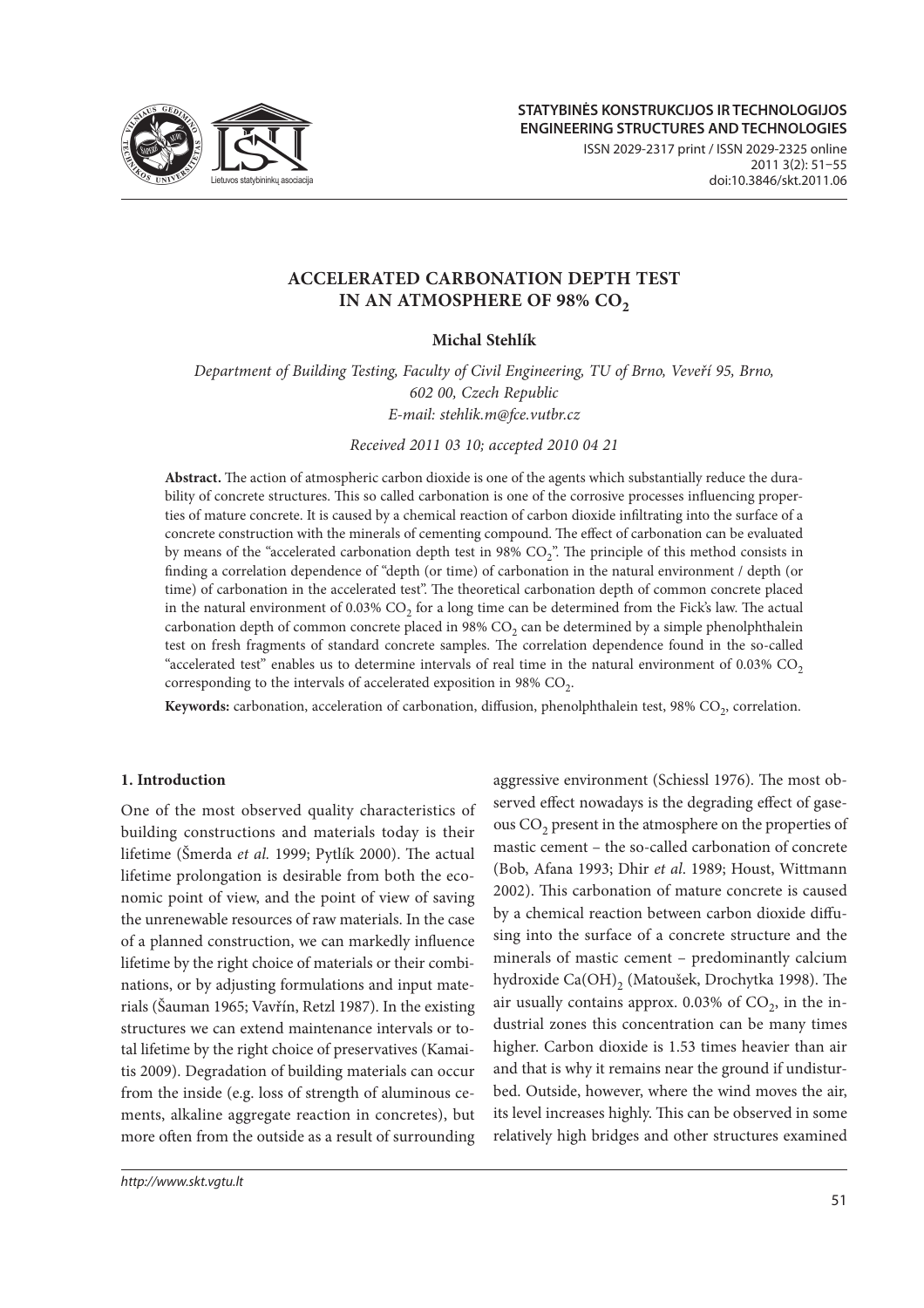in samples taken from them showing a certain evident degree of carbonation.

Matoušek and Drochytka (1998) mention four stages of carbonation altogether. In the first stage, carbon dioxide penetrates into the surface pores of concrete and reacts with calcium hydroxide to form calcium carbonate  $(CaCO<sub>3</sub>)$  according to the equation

$$
Ca(OH)_2 + CO_2 + H_2O \to CaCO_3 + 2 H_2O.
$$
 (1)

The resulting calcium carbonate crystallizes in the pores and increases its volume. This calcium carbonate lowers significantly concrete permeability and it is at the same time far less soluble than the original calcium hydroxide. On the surface of a concrete structure a solid layer appears which propagates in the course of time and simultaneously, the pH value of concrete, which successfully ensured passivation of steel reinforcement before this input, decreases (Keršner et al. 2004). This decrease in steel passivation is in fact the worst impact of carbonation in steel reinforced concrete.

The **second stage** is mainly characterized by changes of other hydration products of mastic cement, moreover, due to the present humidity and  $CO<sub>2</sub>$ , the resultant  $CaCO<sub>3</sub>$  is further converted into soluble  $Ca(HCO<sub>3</sub>)$ <sub>2</sub> according to the equation

$$
CaCO3 + CO2 + H2O \rightarrow Ca(HCO3)2
$$
 (2)

In the **third stage** of carbonation, the previously originated carbonate formations recrystallize giving rise to very large calcite and aragonite crystals. The **fourth stage** is typical for its almost 100% carbonation. The third and fourth stage of carbonation worsen substantially the strength characteristics of concrete, the pH decreases markedly; the fourth stage can already be a stimulus for the spontaneous destruction of concrete structure.

The presented paper focuses mainly on finding a correlation dependence between the carbonation depth of concretes exposed to the accelerated carbonation test in an atmosphere of 98%  $CO<sub>2</sub>$  (see Fig. 1) and between the carbonation depth of concretes exposed to the effects of the internal atmosphere (see Fig. 2) as well as to the external atmosphere.

## **2. Experimental**

The research evaluating the 24-month accelerated carbonation depth test of untreated concrete cubes of 150×150×100 mm in size, was carried out on 8 sets of



Fig. 1. Sample of formulation C placed in 98% CO<sub>2</sub> for 365 days, carbonation depth 75 mm, real sectional dimensions of sample: 150×150 mm (Scale: 1:5)



Fig. 2. Sample of formulation H placed in  $0.03\%$  CO<sub>2</sub> (internal laboratory environment) for 365 days, average carbonation depth 1mm, real sectional dimensions of sample: 150×150 mm (Scale: 1:5)

samples (marked A, B, C, D, E, F, G and H). The set of cubes **A, B, C, F** and **H** (28-day compression strength of approx. 18 MPa) was tested in 2009, the results of the set of cubes **D, E** and **G** (28-day compression strength of approx. 23 MPa, formulation identical with samples **A** and **F –** see Table 1) from early 2010 supplementing the previous findings. According to ČSN EN 13 295, it is possible to determine the resistance of repair products or systems to carbonation by means of an accelerated laboratory test, in which the test pieces are exposed to an atmosphere containing  $1\%$  CO<sub>2</sub> for a period of 56 days. This standard test serves in fact as a sort of initial elimination criterion for the selection of optimum repair mortars or concretes for application to the restored structure. However, it does not say much about the actual depth or extent of damage caused to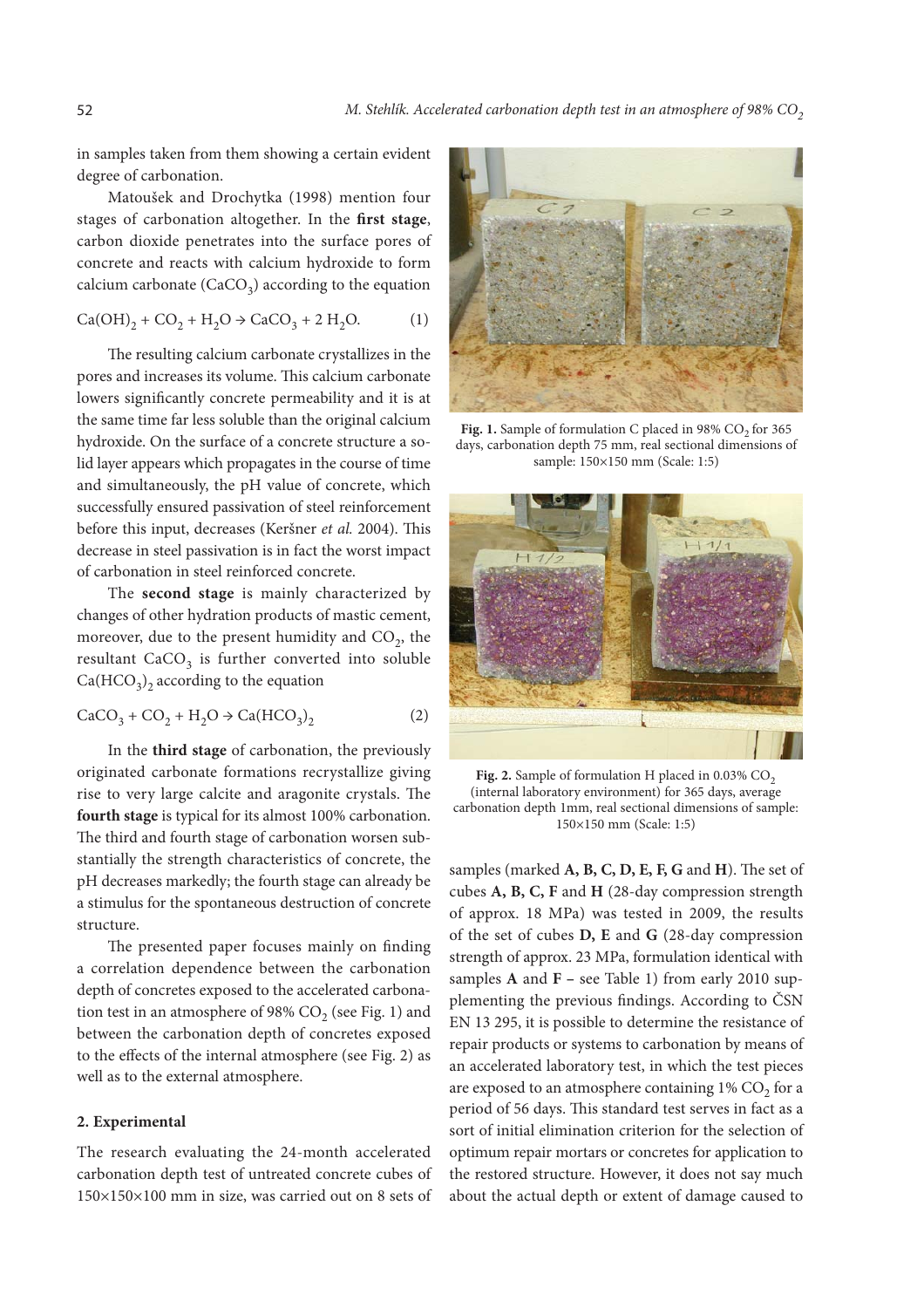| Formulation for          | Unit                                                                                                                                                                                                                                                                           | A, D, E, F, G, H | B    |      |
|--------------------------|--------------------------------------------------------------------------------------------------------------------------------------------------------------------------------------------------------------------------------------------------------------------------------|------------------|------|------|
| $1 \text{ m}^3$          |                                                                                                                                                                                                                                                                                |                  |      |      |
| <b>CEM I 42,5 R</b>      | [kg]                                                                                                                                                                                                                                                                           | 350              | 350  | 350  |
| Sand 0-4 Tovačov         | [kg]                                                                                                                                                                                                                                                                           | 1122             | 1122 | 1122 |
| Gravel 4-8 Luleč         | [kg]                                                                                                                                                                                                                                                                           | 748              | 748  | 748  |
| Crackstop fibres         | [kg]                                                                                                                                                                                                                                                                           |                  | 0,6  | 0,9  |
| Plastificator SIKA V 3   | $[1]$                                                                                                                                                                                                                                                                          | 3,5              | 3,5  | 3,5  |
| Water                    | $[1] % \includegraphics[width=0.9\columnwidth]{figures/fig_10.pdf} \caption{The graph $\mathcal{N}_1$ is a function of the number of~\textit{N}_1$ (left) and the number of~\textit{N}_2$ (right) and the number of~\textit{N}_1$ (right) are shown in Fig.~\ref{fig:10}. } %$ | 168              | 168  | 168  |
| 28-day compres. strength | [MPa]                                                                                                                                                                                                                                                                          | 22,8             | 15,6 | 16,1 |

**Table 1**. Concrete mixture composition + compression strength

the structure by carbonation in the middle or at the end of its lifetime (Ismail *et al.* 2010). When deriving the correlation dependence of accelerated time / natural time, it was necessary to compare the real carbonation depth of concretes exposed to the long-lasting effects of the natural atmosphere with the carbonation depth of comparative concretes in an environment of 98% CO<sub>2</sub>.

A transition from the standard  $1\%$  CO<sub>2</sub> to the 98%  $CO<sub>2</sub>$  was called for by accelerating the chemical process of carbonation and by the financial expensiveness of obtaining 1% CO<sub>2</sub> (from Belgium). A problem of the correlation serched here will always be the absence of real pairs of the originally identical concrete samples for the determination of carbonation depth, one of which was (or is) exposed to decades of slow effects of carbonation in the structure and the other one of which undergoes a comparative accelerated test in 98%  $CO<sub>2</sub>$ .

Carbonation depth of common concrete placed in the natural atmosphere (0.03%  $CO<sub>2</sub>$ ) for a long time can be determined by calculation according to many authors, e.g. Henning and Lach (1983) or Matoušek and Drochytka (1998) or Seng Diep and Šlopková (2000). The relation according to Matoušek and Drochytka (1998) seems to be the most general one, the so-called Fick's law in the following form

$$
x = k.\forall t \tag{3}
$$

which is based on the principle of a constant increase of carbonation depth with time. X indicates the depth of the carbonated layer in mm, t is the time in days and k is the constant ranging from 0.2 to 0.4 (depending on the cement type and the water ratio  $v/c$ ). It is apparent that the carbonation depth will be, according to the measurements carried out on the standard

samples, partially dependent on the quality of concrete (Muntean and Bohm 2009; Roziere *et al*. 2009). It is also interesting that the increase of carbonation depth calculated according to the Fick's law (Matoušek and Drochytka 1998) is roughly corresponding to the carbonation depths found out in poor quality concretes in the course of the one-year measurement. Fig. 3 shows a conventional curve of the increase of carbonation depth derived theoretically from the Fick's law on the one hand and from the one-year practical measurement in an environment of  $0.03\%$  CO<sub>2</sub> on the other hand, and simultaneously a growth curve for average concrete (30 MPa in compression) determined by measurement in an environment of 98%  $CO<sub>2</sub>$ .

Different carbonation depths in the accelerated test under an atmosphere of 98%  $\mathrm{CO}_2$  and under a common atmosphere of 0,03%  $\mathrm{CO}_2$ 



- Average carbonation depth of common concrete prisms placed in an atmosphere of 98%  $Co<sub>2</sub>$
- $\sim$  0.0  $\sim$ Carbonation depth of common concrete determined by calculation using Fick's law in an atmosphere of 0.03%  $\mathrm{CO}_2$
- Average carbonation depth of common concrete prisms placed in an atmosphere of 0.03%  $CO<sub>2</sub>$
- Fig. 3. Different carbonation depths in an atmosphere of 98%  $CO<sub>2</sub>$  and in the natural atm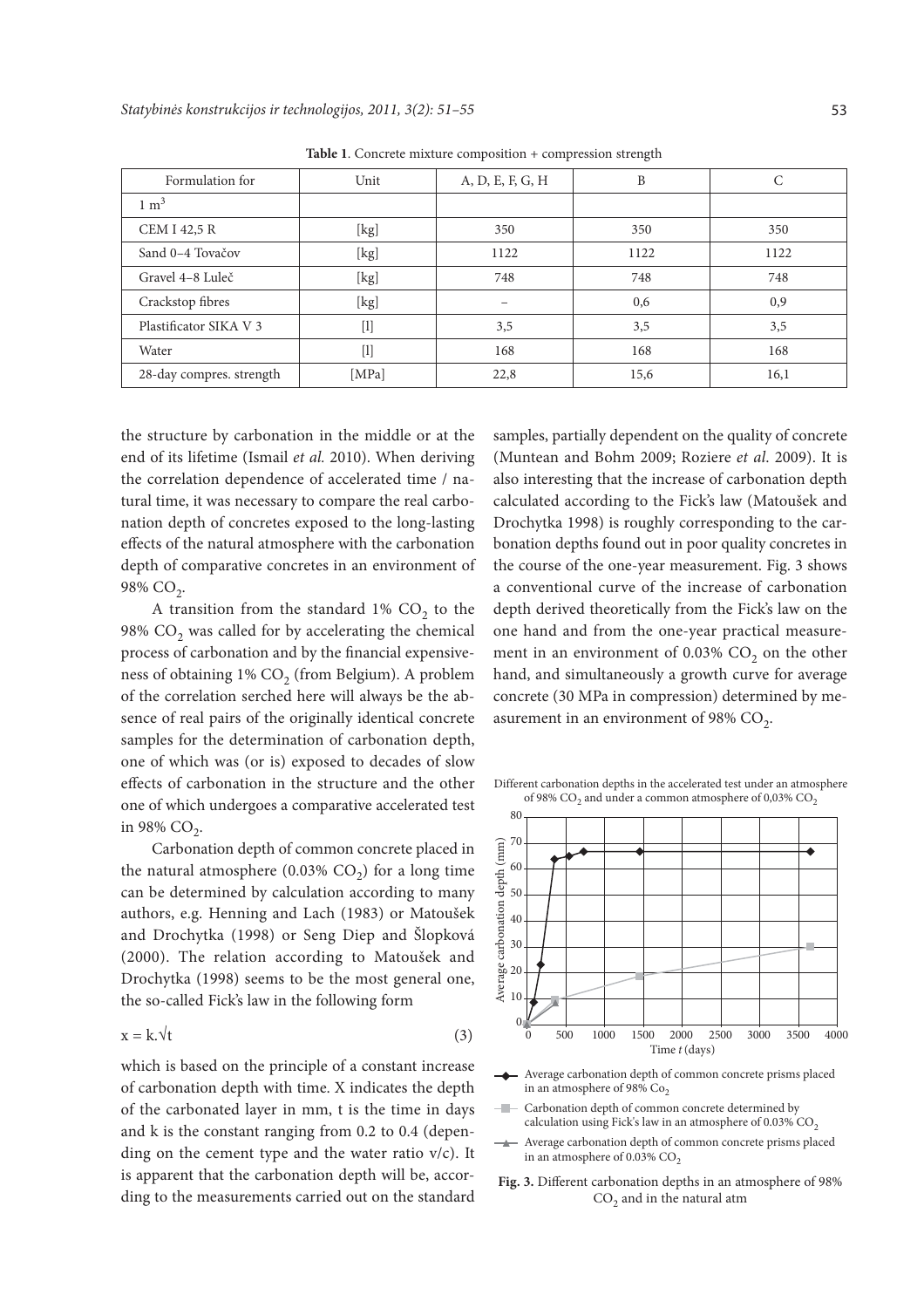| Carbonation depth (mm) | Atmospheric $CO2 (0.03%)$<br>exposure time $-T_1$ (days) | Concentrated $CO2$ (98%)<br>exposure time $-T_2$ (days) | Ratio $T_1/T_2$ |
|------------------------|----------------------------------------------------------|---------------------------------------------------------|-----------------|
|                        | 132                                                      | 60                                                      | 2,2             |
| 10                     | 520                                                      | 100                                                     | 5,2             |
| 15                     | 1080                                                     | 140                                                     | 7,7             |
| 20                     | 1680                                                     | 160                                                     | 10,5            |
| 25                     | 2700                                                     | 200                                                     | 13,5            |
| 30                     | 3700                                                     | 220                                                     | 16,8            |

**Table 2.** Comparison of carbonation times of the identical layers of concrete in the environment of a real atmosphere (0.03%  $CO<sub>2</sub>$ ) and in the highly concentrated environment of 98%  $CO<sub>2</sub>$ 

#### **3. Conclusion**

It is apparent from the chart in Fig. 4 and from the following Table 2 that the speed of carbonation in an environment of concentrated 98%  $CO<sub>2</sub>$  constantly increases in comparison with the natural environment containing  $0.03\%$  CO<sub>2</sub>. If the carbonation depth measured in the concrete tested in the accelerated test after two months of placement in 98%  $CO<sub>2</sub>$  is 10 mm, then the same damage in the real environment of 0.03%  $CO<sub>2</sub>$  would occur in 312 days (10.4 months) – see Fig. 4 (Stehlík 2008). However, the dependence between the time of corresponding damage of concretes in the concentrated and natural environments was determined for samples of common concrete with a 28-day strength of approx. 30 MPa.



Acceleration of the carbonation depth test in 98%  $Co<sub>2</sub>$ 

**Fig. 4.** Acceleration of the carbonation depth test in 98%  $CO<sub>2</sub>$ 

## **Acknowledgement**

This work was supported by Research Project of the Ministry of Education and Youth of the Czech Republic No. VVZ MSM 0021630511 "Progressive Building Materials with Utilization of Secondary Raw Materials and their Impact on Structures Durability".

### **References**

- Bob, C.; Afana, E. 1993. On-site assesment of concrete carbonation, in *Proc. of the International Conference Failure of Concrete Structures, Štrbské Pleso, Slovak Republic*, 84–87.
- Dhir, R. K.; Hewlett, P. C.; Chan, Y. N. 1989. Near-surface characteristics of concrete – prediction of carbonation resistance, *Magazine of Concrete Research* 41(148): 137–143. doi:10.1680/macr.1989.41.148.137
- Diep, S.; Šlopková, K. 2000. *Vplyv karbonizácie betónu na koróziu výstuže v železobetóne* [Influence of concrete carbonation on the corrosion of ferroconcrete elements]. TU Žilina.
- Henning, O.; Lach, V. 1983. *Chemie ve stavebnictví* [Chemistry in building industry]. Praha: SNTL.
- Houst, Y. F.; Wittmann, F. H. 2002. Depth profiles of carbonates formed during natural carbonation, *Cement and Concrete Research* 32: 1923–1930. doi:10.1016/S0008-8846(02)00908-0
- Ismail, M.; Muhammad, B.; Ismail, M. E. 2010. Compressive strength loss and reinforcement degradations of reinforced concrete structure due to long-term exposure, *Construction and Building Materials* 24(6): 898–902. doi:10.1016/j.conbuildmat.2009.12.003
- Kamaitis, Z. 2009. Modelling of corrosion protection as standby system for coated reinforced concrete structures, *Journal of Civil Engineering and Management* 15(4): 387–394. doi:10.3846/1392-3730.2009.15.387-394
- Keršner, Z.; Rovnaníková, P.; Teplý, B.; Novák, D. 2004. Design for durability: an interactive tool for RC structures, in *Proc. of the International Conference on Life Cycle Assesment, Behaviour and Properties of Concrete and Concrete Structures,* Brno: FCE BUT, 172–182.
- Matoušek, M.; Drochytka, R. 1998. *Atmosférická koroze betonu* [Atmospheric corrosion of concrete]. Praha: IKAS+ČKAIT.
- Muntean, A.; Bohm, M. 2009. Interface conditions for fast-reaction fronts in wet porous mineral materials: the case of concrete carbonation, *Journal of Engineering Mathematics* 65(1): 89–100. doi:10.1007/s10665-009-9295-x
- Pytlík, P. 2000. *Technologie betonu* [Concrete technology]. Brno: VUTIUM.
- Roziere, E.; Loukili, A.; Cussingh, F. 2009. A performance based approach for durability of concrete exposed to carbonation, *Construction and Building Materials* 23(1): 190–199. doi:10.1016/j.conbuildmat.2008.01.006